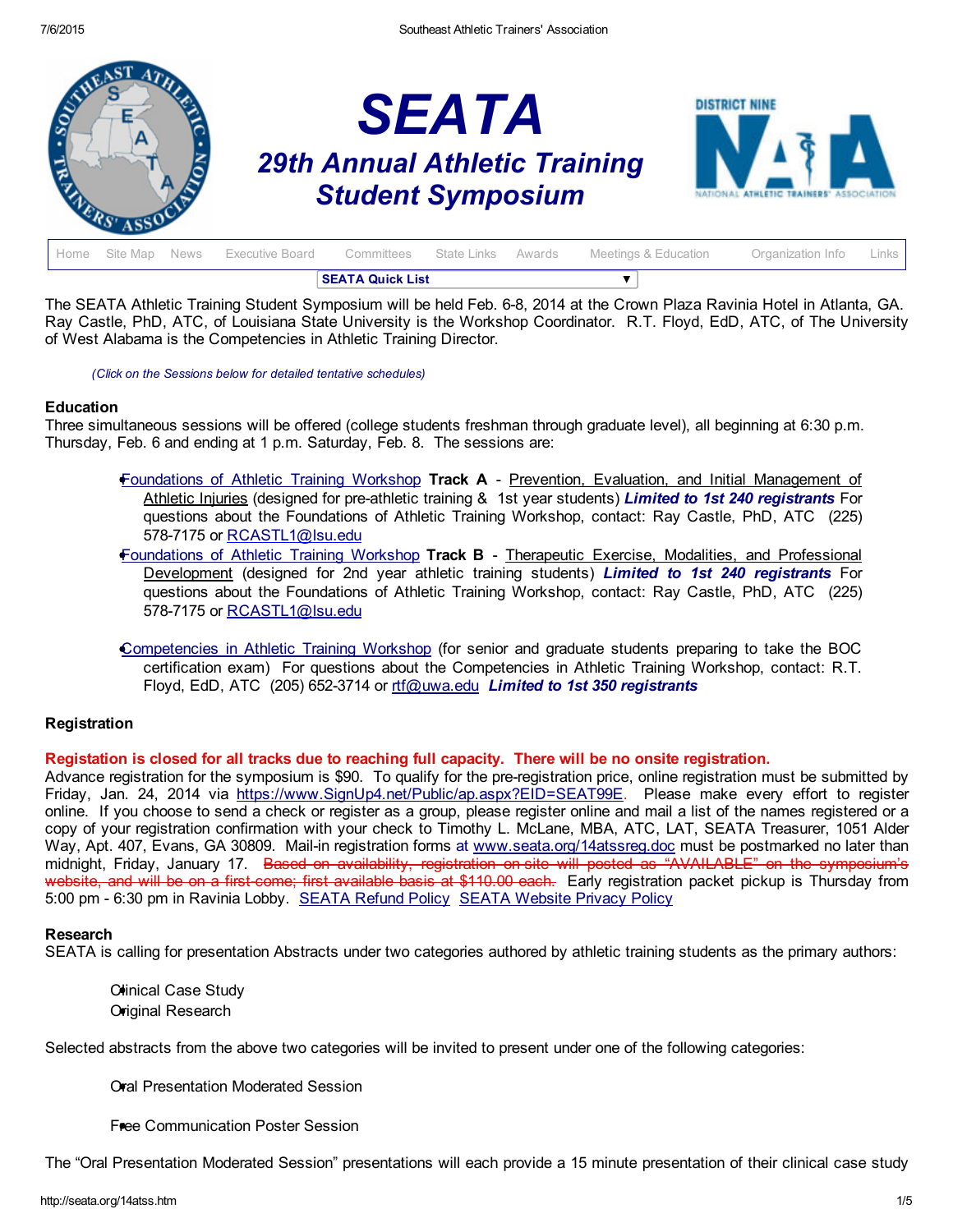or research project that will be moderated by a SEATA faculty member, with 34 students presenting in each of the Oral Presentation Moderated Sessions. Student presenters will also field questions during the moderated Q&A session from the audience. Oral Presentation Moderated Sessions will be organized with similar topics for Clinical Case Studies and Research Projects.

In the "Free Communication Poster Session" the selected abstracts under the two categories (Clinical Case Study; Research) will provide a presentation poster for demonstration and be present to answer questions in an informal Q&A session as the audience visits each of the poster presentations.

Note: The presentation category for a selected abstract is determined by the submission; please indicate in your submission email "Oral Presentation Session Submission" or Poster Presentation Session submission".

CLICK HERE for instructions on submitting your Clinical Case Study or Original Research project for [presentation.](http://seata.org/casestudy14.htm)

### SEATA Quiz Bowl

The [6](http://www.seata.org/14qb.htm)th Annual [SEATA/NATA](http://www.seata.org/14atss.htm) Foundation Quiz Bowl will be held at 7:00 P.M., Feb. 7, 2014 in conjunction with the 29<sup>th</sup> Annual Athletic Training Student Symposium at the Crown Plaza Ravinia Hotel in Atlanta, GA. Eric J. Fuchs, DA, ATC, EMT of Eastern Kentucky University is the Quiz Bowl Coordinator. The winning team will represent District IX at the 6th Annual [NATA/NATA](http://www.nata.org/students/college-athletic-training-students) Foundation Quiz Bowl in Indianapolis, IN.

## Exhibitors and Corporate Partners

If you are interested in exhibiting or if you know of an interested exhibitor or would like to refer someone to SEATA for Corporate Partnership, please see our SEATA [Corporate](http://www.seata.org/cpp.htm) Partner Plan.

#### Accommodations

The Crown Plaza [Ravinia](https://resweb.passkey.com/go/70ff9848) is the host hotel. Room rates are \$120.00 single / double / triple / quadruple occupancy. Rooms must be reserved by Jan 18, 2014 to ensure this room rate. Make your reservations online at [Connections](https://resweb.passkey.com/go/70ff9848) or for more information call Connections at (404) 842-0000 or 1-800-262-9974 or Fax (404) 601-7441. Hotels subject to 72 cancellation policy.

[Transportation](http://seata.org/07atss/MARTAtoCrownePlazafromAirport.doc) Information

- Taking Marta From Airport To Crowne Plaza Ravinia
- MARTA Shuttle
- Hotel Shuttle
- Driving Instructions from Major Arteries

#### Directions to the 2014 SEATA Athletic Training Student Symposium:

Crowne Plaza Ravinia Directions & Driving [Instructions](http://www.seata.org/drivingairports.htm) From Major Arteries & Airports

<span id="page-1-0"></span>*Session I: Foundations of Athletic Training Workshop (Tentative Schedule)*

Crowne Plaza Ravinia Hotel, 4355 Ashford Dunwoody Rd. Atlanta, GA. Just off I285 in North Atlanta 7703957700

|                                 | THURSDAY, February 6, 2014                                        |                                    |                                                                                      |                          |                                                            |                                      |                            |
|---------------------------------|-------------------------------------------------------------------|------------------------------------|--------------------------------------------------------------------------------------|--------------------------|------------------------------------------------------------|--------------------------------------|----------------------------|
| $5:00 - 6:50$ PM                | <b>REGISTRATION - Crowne Plaza Ravinia by</b>                     |                                    |                                                                                      |                          | College/University (Tim McLane, MBA, ATC)                  |                                      |                            |
| <b>Injuries</b>                 | TRACK "A" – Prevention, Evaluation, & Initial Management of       |                                    | TRACK "B" - Therapeutic Exercise, Modalities, and<br><b>Professional Development</b> |                          |                                                            |                                      |                            |
| THURSDAY, February 6, 2014      |                                                                   |                                    | THURSDAY, February 6, 2014                                                           |                          |                                                            |                                      |                            |
| <b>START/END</b><br>TIME        | <b>Topic</b>                                                      | Speaker(s)                         | Location                                                                             | <b>START/END</b><br>TIME | <b>Topic</b>                                               | Speaker(s)                           | Location                   |
| $ 5:00 - 7:00$ pm REGISTRATION  |                                                                   |                                    | <b>PRE-</b><br><b>FUNCTION</b>                                                       |                          | $ 5:00 - 7:00$ pm REGISTRATION                             |                                      | PRE-<br><b>FUNCTION</b>    |
| $ 6:30 - 6:45$ pm               | <b>Opening Remarks</b>                                            | Ray Castle                         | Dunwoody                                                                             |                          | $6:30 - 6:45$ pm Opening Remarks                           | Ray Castle Ravinia II                |                            |
| $6:45 - 7:30$ pm                | Concussion in Sports                                              | Johna Register-<br>Mihalik & Scott | ABC<br>Dunwoody<br><b>ABC</b>                                                        | $6:45 - 7:45$ pm         | Employment<br>Opportunities<br>Roundtable                  | Mayfield<br>Armstrong<br>(moderator) | Ravinia II                 |
| $7:45 - 9:15$ pm                | <b>Clinical Case Study</b><br><b>Presentations</b>                | <b>Bruce</b><br>Karen Stanton      | Ravinia<br><b>Ballroom</b>                                                           | $7:45 - 9:15$ pm         | <b>Clinical Case Study Karen</b><br><b>Presentations</b>   | Stanton                              | Ravinia<br><b>Ballroom</b> |
| $9:30 \text{ pm}$               | Mandatory Meeting for<br>all registered Quiz<br><b>Bowl Teams</b> | Eric Fuchs                         | <b>Ravinia</b> II                                                                    | $9:30 \text{ pm}$        | Mandatory Meeting<br>for all registered<br>Quiz Bowl Teams | Eric Fuchs                           | Dunwoody<br><b>ABC</b>     |
| <b>FRIDAY, February 7, 2014</b> |                                                                   |                                    | FRIDAY, February 7, 2014                                                             |                          |                                                            |                                      |                            |
| <b>START/END</b>                | <b>Topic</b>                                                      | Speaker(s)                         | Location                                                                             | <b>START/END</b><br>TIME | <b>Topic</b>                                               | Speaker(s)                           | Location                   |

http://seata.org/14atss.htm 2/5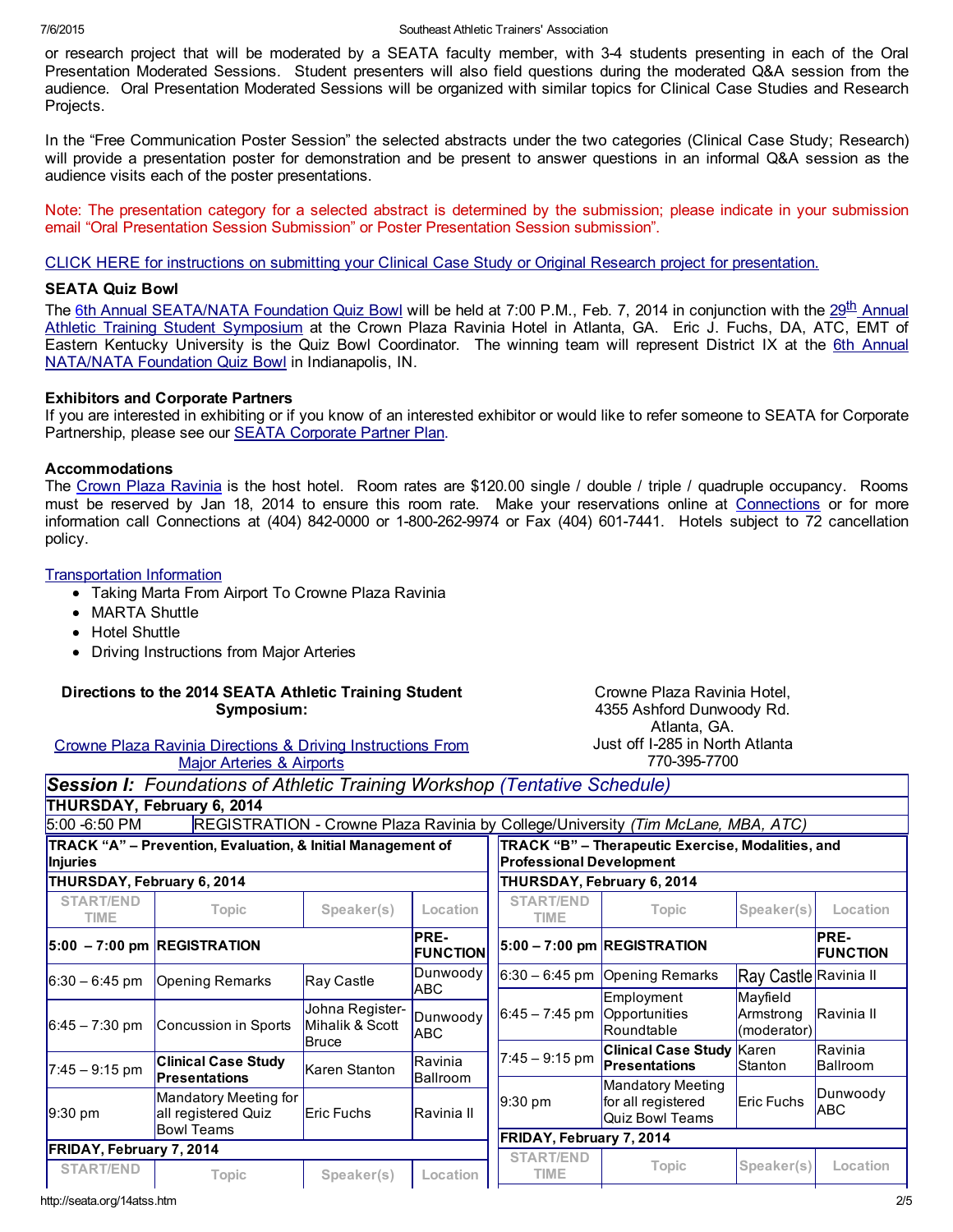| <b>TIME</b>                          |                                                                                                                              |                                              | <b>PRE-</b>                                        |                                                                                                                                                         | $6:45 - 9:00$ am REGISTRATION (continued)                                           |                                | <b>PRE-</b><br><b>FUNCTION</b>            |
|--------------------------------------|------------------------------------------------------------------------------------------------------------------------------|----------------------------------------------|----------------------------------------------------|---------------------------------------------------------------------------------------------------------------------------------------------------------|-------------------------------------------------------------------------------------|--------------------------------|-------------------------------------------|
| $6:45 - 9:00$ am<br>$7:00 - 8:00$ am | <b>REGISTRATION (continued)</b><br><b>Continental Breakfast</b><br><b>FREE COMMUNICATIONS POSTER</b>                         |                                              | <b>FUNCTION</b><br>$6:45 - 8:00$ am<br><b>PRE-</b> |                                                                                                                                                         | <b>Continental Breakfast</b><br><b>FREE COMMUNICATIONS</b><br><b>POSTER SESSION</b> |                                | Ravinia<br><b>Ballroom</b>                |
| $8:05 - 8:40$ am                     | <b>SESSION</b><br>Diagnostic Testing in                                                                                      | Pradeep                                      | <b>FUNCTION</b><br>Dunwoody                        | $8:05 - 9:40$                                                                                                                                           | <b>LABORATORY</b>                                                                   | Mayfield<br>Armstrong          | Ravinia II                                |
| $8:45 - 9:35$ am                     | Sports Medicine<br>Vanguri<br>Historical Perspectives                                                                        |                                              | <b>ABC</b><br>Dunwoody                             | $9:40 - 10:00$                                                                                                                                          | <b>Orthotics</b>                                                                    | & Shannon<br>Ashe              | PRE-                                      |
| $9:35 - 10:00$<br>am                 | in Athletic Training<br><b>BREAK with Exhibitors</b>                                                                         | <b>ABC</b><br><b>PRE-</b><br><b>FUNCTION</b> | lam                                                | <b>BREAK with Exhibitors</b><br>Job Skills 101                                                                                                          | Amanda                                                                              | <b>FUNCTION</b>                |                                           |
| $10:00 - 10:40$<br>am                | Catastrophic Injury<br>Management                                                                                            | <b>Eric Fuchs</b>                            | Ravinia II                                         | $10:00 - 11:45$<br>lam                                                                                                                                  | [Networking; Social<br>Media; Resume<br>Building; Interview                         | Benson,<br>Karen Lew,<br>Kysha | Dunwoody<br><b>ABC</b>                    |
| $10:40 - 12:10$<br>pm                | <b>LABORATORY</b><br><b>Field Evaluation and</b><br><b>Emergency Situations</b>                                              | Eric Fuchs                                   | Ravinia II                                         |                                                                                                                                                         | Skills; etc<br>LUNCH (BOX lunch provided)                                           | Harriell                       |                                           |
| $12:10 - 1:25$<br>pm                 | LUNCH (BOX lunch provided) Return<br>to Ravinia ABC for Young<br>Pofessionals Committee Presentation FUNCTION<br>12:20-12:50 | <b>PRE-</b>                                  | $11:45 - 1:00$<br>pm                               | RAVINIA II --- STUDENT LEADERSHIP<br>FORUM (SEATA STUDENT SENATE) Return<br>to Ravinia ABC for Young Pofessionals<br>Committee Presentation 12:20-12:50 |                                                                                     |                                |                                           |
| $1:25 - 2:40$ pm                     | <b>Clinical Case Study</b><br><b>Presentations</b>                                                                           | Karen Stanton                                | Dunwoody<br><b>BC</b>                              | 1:00 - 2:30 pm   Kinesiotaping                                                                                                                          | <b>LABORATORY-</b>                                                                  | Hyung-pil<br>Jun               | Ravinia II                                |
| $2:40 - 3:15$ pm                     | Foundations of<br>Performance<br>Enhancement                                                                                 | Scott Larkin                                 | Dunwoody<br>lBC                                    |                                                                                                                                                         | <b>SPONSOR:</b><br>Psychological<br>$2:30 - 3:15$ pm Considerations in              | Ron<br>Courson                 | Ravinia II                                |
|                                      |                                                                                                                              | $ 3:15 - 3:35$ pm BREAK with Exhibitors      |                                                    |                                                                                                                                                         | Rehabilitation<br>$3:15 - 3:35$ pm BREAK with Exhibitors                            |                                | PRE-                                      |
| $3:35 - 5:15$ pm                     | <b>LABORATORY</b><br>Core Stability /<br>Performance                                                                         | Scott Larkin                                 | Ravinia II                                         | $3:35 - 5:10$ pm                                                                                                                                        | <b>Clinical Case Study Karen</b><br><b>Presentations</b>                            | Stanton                        | <b>FUNCTION</b><br>Dunwoody<br><b>ABC</b> |
|                                      | Enhancement<br>Sponsored by: The<br><b>Thera-Band Academy</b>                                                                |                                              |                                                    |                                                                                                                                                         | 6th Annual<br><b>SEATA/NATA</b><br><b>Foundation Quiz</b>                           |                                |                                           |
| $7:00 - 9:00$ pm                     | 6th Annual<br><b>SEATA/NATA</b><br><b>Foundation Quiz Bowl</b><br><b>SPONSOR: Turning</b>                                    | <b>Eric Fuchs</b>                            | Ravinia II                                         | $7:00 - 9:00$ pm                                                                                                                                        | <b>Bowl</b><br><b>SPONSOR: Turning</b><br>Technologies, LLC                         | Eric Fuchs                     | Ravinia II                                |
|                                      | Technologies, LLC                                                                                                            |                                              |                                                    |                                                                                                                                                         |                                                                                     |                                |                                           |

| <i><b>Injuries</b></i>          | TRACK "A" – Prevention, Evaluation, & Initial Management of                                                                   |                                        |                            | Development                            | TRACK "B" – Therapeutic Exercise, Modalities, and Professional                                                                     |                           |                         |  |
|---------------------------------|-------------------------------------------------------------------------------------------------------------------------------|----------------------------------------|----------------------------|----------------------------------------|------------------------------------------------------------------------------------------------------------------------------------|---------------------------|-------------------------|--|
|                                 | SATURDAY, February 8, 2014                                                                                                    |                                        |                            |                                        | <b>SATURDAY, February 8, 2014</b>                                                                                                  |                           |                         |  |
| <b>START/END</b><br><b>TIME</b> | Topic                                                                                                                         | Speaker(s)                             | Location                   | <b>START/END</b><br>TIME               | <b>Topic</b>                                                                                                                       | Speaker(s)                | Location                |  |
| $6:45 - 8:00$<br>lam            | <b>Continental Breakfast / Recognition of</b><br><b>Faculty; Sponsors; SEATA</b><br><b>Scholarships; Case Study Presenter</b> |                                        | Ravinia<br><b>Ballroom</b> | $6:45 - 8:00$<br>lam                   | Continental Breakfast / Recognition of<br><b>Faculty; Sponsors; SEATA Scholarships;</b><br><b>Case Study Presenter Recognition</b> |                           |                         |  |
|                                 | <b>Recognition</b><br>Sue Stanley-                                                                                            |                                        | $8:10 - 8:40$<br>lam       | Diabetes Recognition and<br>Management | <b>Pat</b><br>Graman                                                                                                               | Ravinia II                |                         |  |
| $8:10 - 8:45$<br>lam            | Evaluation of Eating<br>Disorders - Panel                                                                                     | Green, Toni<br><b>Torres</b><br>McGee, | Dunwoody<br><b>ABC</b>     | lam                                    | $ 8:40 - 10:10 $ <i>LABORATORY</i><br>Joint Mobilizations                                                                          | Deidre<br>-eaver-<br>Dunn | Ravinia II              |  |
| $8:45 - 9:30$<br>lam            | Sudden Cardiac Death in<br>Athletics                                                                                          | Mick Lynch                             | Dunwoody<br><b>ABC</b>     | $10:10 -$<br>10:25 am                  | <b>BREAK with Exhibitors</b>                                                                                                       |                           | PRE-<br><b>FUNCTION</b> |  |
| lam                             | $9:30 - 10:10$ Management of Traumatic Kristen<br><b>Facial Injuries</b>                                                      | Schellhase                             | Dunwoody<br><b>ABC</b>     | $10:25 -$<br>11:25 am                  | Rehabilitation Roundtable                                                                                                          | Bill<br><b>Prentice</b>   | Dunwoody<br><b>ABC</b>  |  |
| $10:10 -$<br>10:25 am           | <b>BREAK with Exhibitors</b>                                                                                                  |                                        | PRE-<br><b>FUNCTION</b>    | $11:25 -$<br>$12:00 \text{ pm}$        | Functional Rehabilitation                                                                                                          | Patricia<br>Tripp         | Dunwoody<br><b>ABC</b>  |  |
| $10:25 -$<br>$11:10$ am         | Common Sports Injuries<br>to Adolescents                                                                                      | Kirk Brown                             | Ravinia II                 | $12:00 -$<br>12:40 pm                  | A Practical Approach to Sports<br>Nutrition: Helping Athletes                                                                      | Diane King                | Dunwoody<br>ABC.        |  |
| $11:10$ am $-$                  | LABORATORY –<br>Advanced Protective                                                                                           |                                        |                            | 12:40 pm                               | <b>Make Better Choices</b><br>Closing Remarks & Program                                                                            | <b>Ray Castle</b>         | Dunwoody                |  |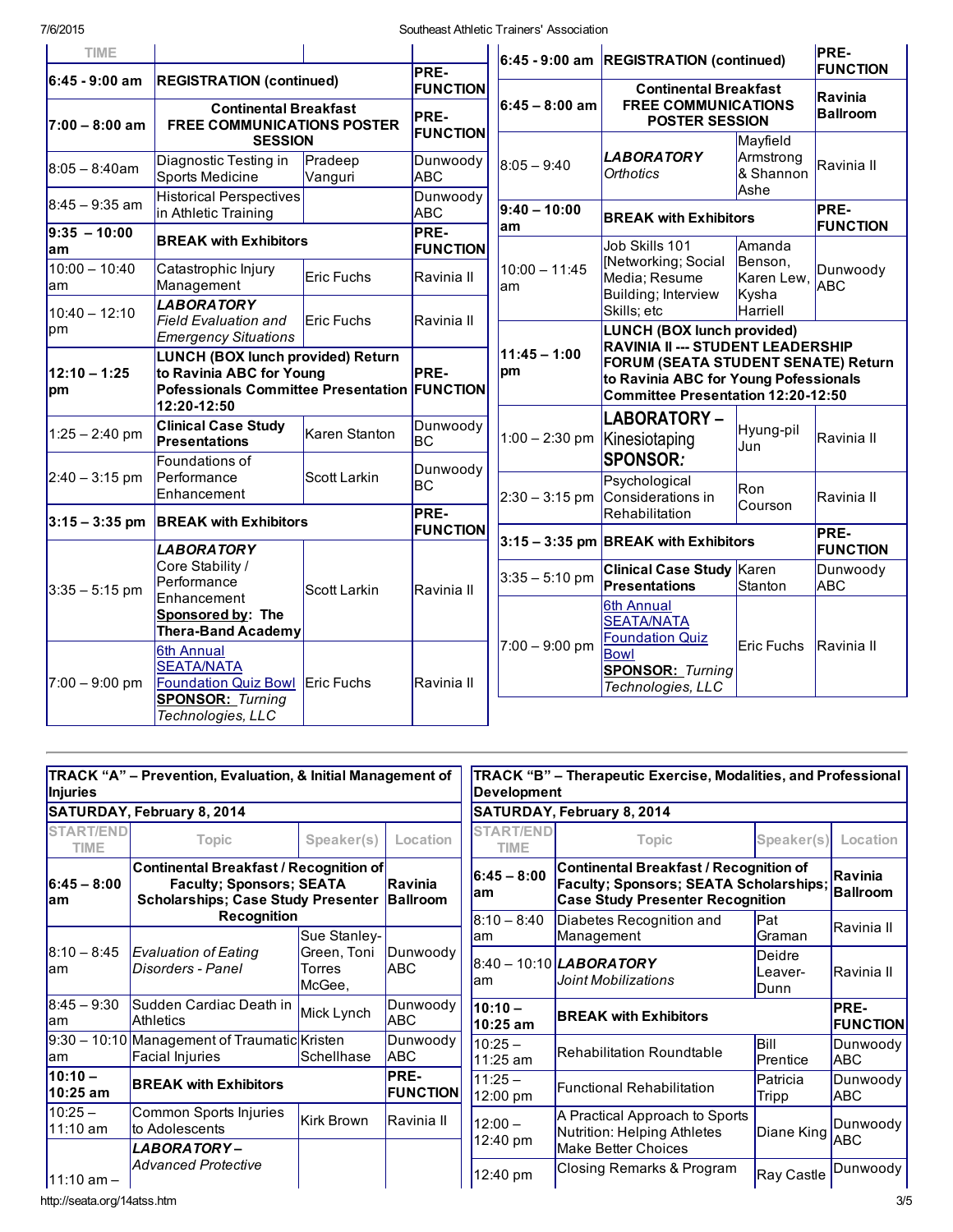#### 7/6/2015 Southeast Athletic Trainers' Association

| <b>Products</b><br>Closing Remarks &<br>Ray Castle<br>Ravinia II<br>Program Evaluation | $12:40 \text{ pm}$ | <b>Taping Techniques</b> | Kristi Phillips Ravinia II |  |
|----------------------------------------------------------------------------------------|--------------------|--------------------------|----------------------------|--|
|                                                                                        |                    | <b>SPONSOR: Cramer</b>   |                            |  |
|                                                                                        | $12:40 \text{ pm}$ |                          |                            |  |

<span id="page-3-0"></span>

| <b>Session II:</b> Competencies in Athletic Training Workshop (Tentative Schedule) |                                                                                                                                                               |  |  |  |  |  |  |
|------------------------------------------------------------------------------------|---------------------------------------------------------------------------------------------------------------------------------------------------------------|--|--|--|--|--|--|
|                                                                                    | THURSDAY, February 6, 2014                                                                                                                                    |  |  |  |  |  |  |
| 5:00 -6:30 PM                                                                      | REGISTRATION - Crowne Plaza Ravinia by University (Tim McLane, MBA, ATC)                                                                                      |  |  |  |  |  |  |
| Ravinia A, B, C                                                                    |                                                                                                                                                               |  |  |  |  |  |  |
| $6:30 - 6:45$                                                                      | Welcome & Announcements - (R.T. Floyd, EdD, ATC, CSCS)                                                                                                        |  |  |  |  |  |  |
| $6:45 - 7:20$                                                                      | NATA BOC Competencies/Exam - (Elizabeth Swann, PhD, ATC)                                                                                                      |  |  |  |  |  |  |
| $7:20 - 7:45$                                                                      | Review of Online Exam and Online Test Taking Strategies - (Elizabeth Swann, PhD, ATC)                                                                         |  |  |  |  |  |  |
| $7:45 - 9:15$                                                                      | <b>Clinical Case Study Presentations</b>                                                                                                                      |  |  |  |  |  |  |
| 9:30                                                                               | Mandatory Meeting for all registered Quiz Bowl Teams in Dunwoody Suite                                                                                        |  |  |  |  |  |  |
|                                                                                    | FRIDAY, February 7, 2014                                                                                                                                      |  |  |  |  |  |  |
| Ravinia A, B, C                                                                    |                                                                                                                                                               |  |  |  |  |  |  |
| 7:00 - 7:50 AM                                                                     | <b>Continental Breakfast</b>                                                                                                                                  |  |  |  |  |  |  |
| $8:00 - 8:45$                                                                      | Organization & Administration, Professional Development & Responsibility - (Kristen Schellhase, EdD,<br>ATC, LAT, CSCS)                                       |  |  |  |  |  |  |
| $8:45 - 9:35$                                                                      | Therapeutic Modalities - (Bill Prentice, PhD, PT, ATC, FNATA)                                                                                                 |  |  |  |  |  |  |
| $9:35 - 9:55$                                                                      | Break - Visit exhibits                                                                                                                                        |  |  |  |  |  |  |
| $9:55 - 10:30$                                                                     | Pharmacological Considerations - (Deidre Leaver-Dunn, PhD, ATC)                                                                                               |  |  |  |  |  |  |
| 10:30 - 11:15                                                                      | Abdominal/Thorax with Lab - (Linda Stark Bobo, PhD, ATC, LAT, CES)                                                                                            |  |  |  |  |  |  |
| $11:15 - 12:05$                                                                    | Lumbosacral Spine with Lab - (Marisa Colston, PhD, ATC)                                                                                                       |  |  |  |  |  |  |
| $12:05 - 1:25$                                                                     | Lunch (BOX lunch provided) Return to Ravinia ABC for Young Professionals Committee Presentation<br>12:20-12:50 (Sam Zuege, MS, ATC)                           |  |  |  |  |  |  |
| $1:25 - 2:05$                                                                      | Cervical Spine & Emergency Management - (MaryBeth Horodyski, EdD, ATC, FNATA)                                                                                 |  |  |  |  |  |  |
| $2:05 - 2:55$                                                                      | Shoulder & Arm with Lab - (Richard Frazee, MS, ATC, LAT)                                                                                                      |  |  |  |  |  |  |
| $2:55 - 3:05$                                                                      | Break - Visit exhibits                                                                                                                                        |  |  |  |  |  |  |
| $3:05 - 3:55$                                                                      | Knee with Lab - (Gary Wilkerson, EdD, ATC, FNATA)                                                                                                             |  |  |  |  |  |  |
| $3:55 - 4:45$                                                                      | Wrist & Hand with Lab - (John Anderson, MSEd, ATC)                                                                                                            |  |  |  |  |  |  |
| $4:45 - 5:15$                                                                      | Psychosocial Intervention & Referral - (Elizabeth Swann, PhD, ATC)                                                                                            |  |  |  |  |  |  |
| Ravinia A, B, C                                                                    |                                                                                                                                                               |  |  |  |  |  |  |
| $7:00 - 9:00$ PM                                                                   | 6th Annual SEATA/NATA Foundation Quiz Bowl SPONSOR: Turning Technologies, LLC                                                                                 |  |  |  |  |  |  |
|                                                                                    | SATURDAY, February 8, 2014                                                                                                                                    |  |  |  |  |  |  |
| 7:00 - 7:50 AM                                                                     | Exhibit area                                                                                                                                                  |  |  |  |  |  |  |
|                                                                                    | • Faculty Roundtable/Continental Breakfast<br><b>Recognition of Faculty &amp; Sponsors</b><br><b>SEATA Scholarships</b><br>• Case Study Presenter Recognition |  |  |  |  |  |  |
| Ravinia A, B, C                                                                    |                                                                                                                                                               |  |  |  |  |  |  |
| $8:00 - 9:00$                                                                      | Principles of Rehabilitation with Lab - (Bill Prentice, PhD, PT, ATC, FNATA)                                                                                  |  |  |  |  |  |  |
| $9:00 - 9:50$                                                                      | Head & Face - (Kelley Henderson, MEd, ATC, LAT)                                                                                                               |  |  |  |  |  |  |
| $9:50 - 10:05$                                                                     | Break - Visit exhibits                                                                                                                                        |  |  |  |  |  |  |
| $10:05 - 10:55$                                                                    | Hip & Thigh with Lab - (Patricia M. Tripp, PhD, ATC, LAT, CSCS)                                                                                               |  |  |  |  |  |  |
| $10:55 - 11:45$                                                                    | Elbow & Forearm with Lab - (R.T. Floyd, EdD, ATC, CSCS)                                                                                                       |  |  |  |  |  |  |
| 11:45 - 12:35                                                                      | Foot, Ankle & Leg with Lab - (Tom Kaminski, PhD, ATC, FACSM)                                                                                                  |  |  |  |  |  |  |
| $12:35 - 1:05$                                                                     | General Medical Conditions & Disabilities - (James "Mick" Lynch, M.D.)                                                                                        |  |  |  |  |  |  |
| $1:05 - 1:15$                                                                      | Final Comments & Evaluation - (R.T. Floyd, EdD, ATC, CSCS)                                                                                                    |  |  |  |  |  |  |